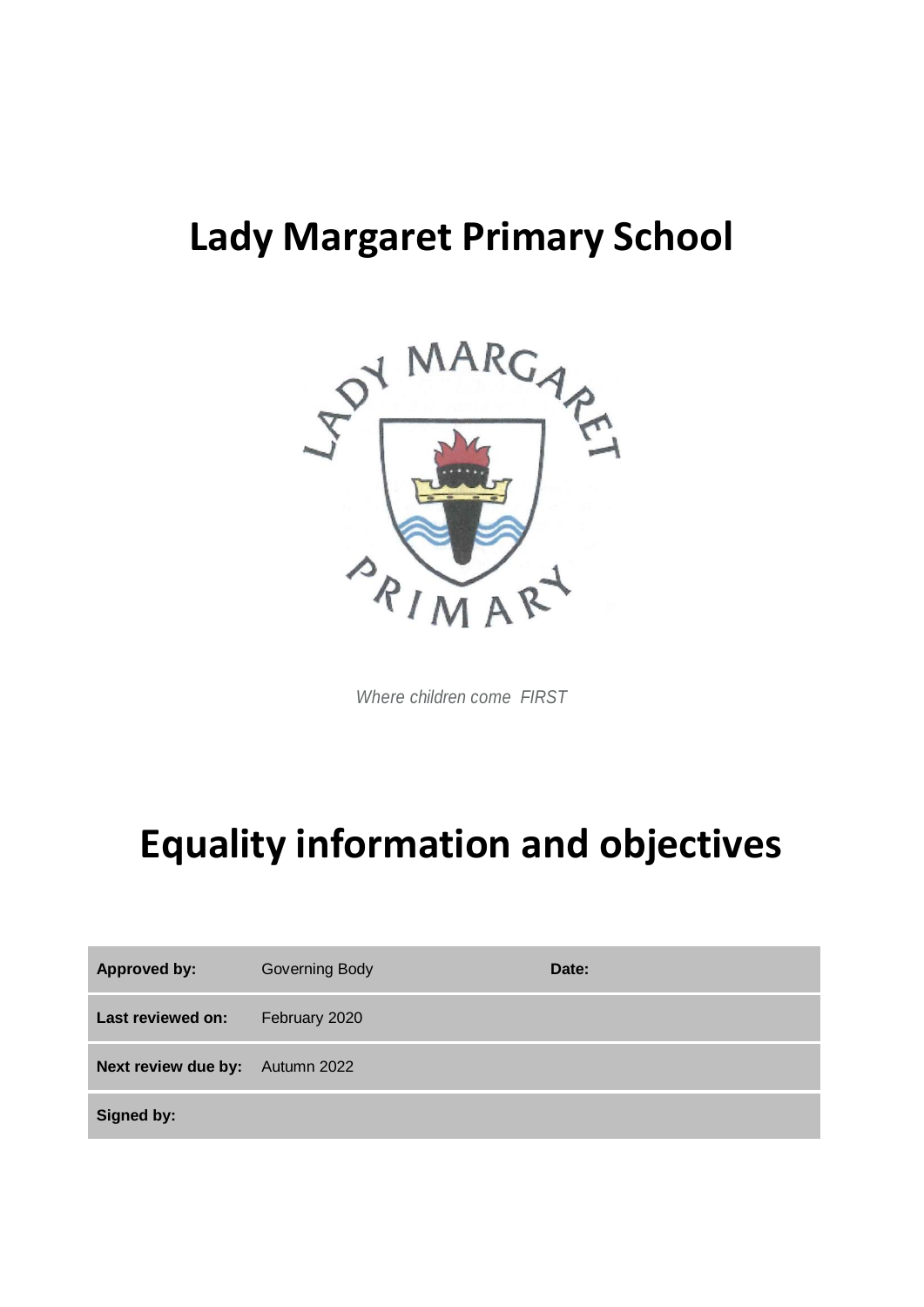**This policy supports the Rights Respecting principles adopted by Lady Margaret Primary School and is particular relevant to the following articles:** 

**UNICEF - Convention on the Rights of the Child (CRC)**

## **Article 2**

**The Convention applies to everyone: whatever their race, religion or abilities, whatever they think or say, whatever type of family they come from.**

#### **Article 3**

**The best interests of the child must be a top priority in all things that affect children.**

## **Article 4**

**Governments must do all they can to make sure every child can enjoy their rights.**

### **Article 13**

**Every child must be free to say what they think and to seek and receive all kinds of information, as long as it is within the law.**

### **Article 14**

**Every child has the right to think and believe what they want and to practise their religion, as long as they are not stopping other people from enjoying their rights. Governments must respect the rights of parents to give their children information about this right.**

### **Article 15**

**Every child has the right to meet with other children and to join groups and organisations, as long as this does not stop other people from enjoying their rights.**

### **Article 19**

**Governments must do all they can to ensure that children are protected from all forms of violence, abuse, neglect and bad treatment by their parents or anyone else who looks after them.**

#### **Article 29**

**Education must develop every child's personality, talents and abilities to the full. It must encourage the child's respect for human rights as well as respect for their parents, their own and other cultures, and the environment.** 

### **Article 30**

**Every child has the right to learn and use the language, customs and religion of their family, regardless of whether these are shared by the majority of the people in the country where they live**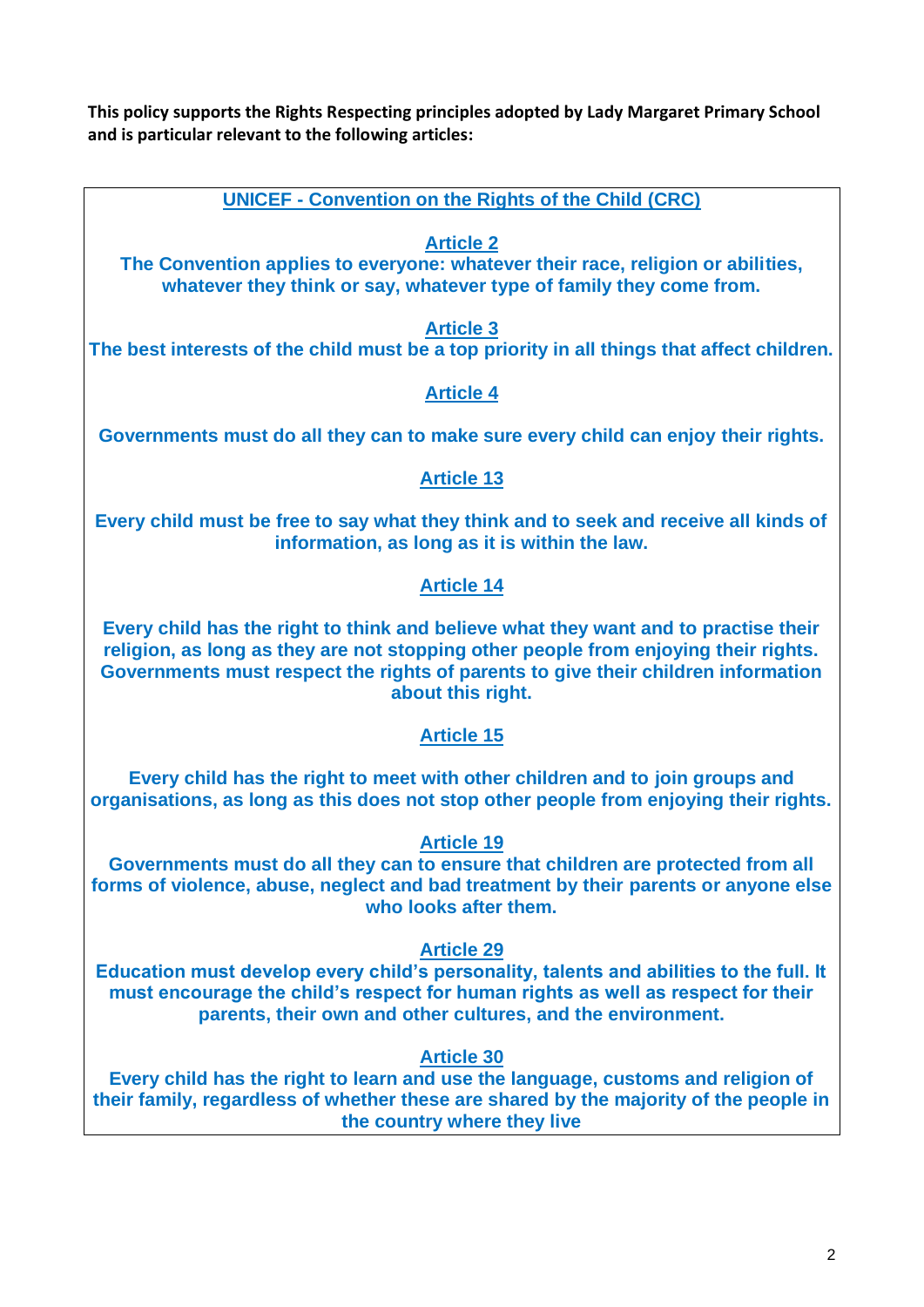#### **Contents**

**…………………………………………………………………………………………………………………………….**

### **1. Aims**

Our school aims to meet its obligations under the public sector equality duty by having due regard to the need to:

- Eliminate discrimination and other conduct that is prohibited by the Equality Act 2010
- Advance equality of opportunity between people who share a protected characteristic and people who do not share it
- Foster good relations across all characteristics between people who share a protected characteristic and people who do not share it

#### **2. Legislation and guidance**

This document meets the requirements under the following legislation:

- [The Equality Act 2010,](http://www.legislation.gov.uk/ukpga/2010/15/contents) which introduced the public sector equality duty and protects people from discrimination
- [The Equality Act 2010 \(Specific Duties\) Regulations 2011,](http://www.legislation.gov.uk/uksi/2011/2260/contents/made) which require schools to publish information to demonstrate how they are complying with the public sector equality duty and to publish equality objectives

This document is also based on Department for Education (DfE) guidance: [The Equality Act 2010](https://www.gov.uk/government/uploads/system/uploads/attachment_data/file/315587/Equality_Act_Advice_Final.pdf)  [and schools.](https://www.gov.uk/government/uploads/system/uploads/attachment_data/file/315587/Equality_Act_Advice_Final.pdf) 

### **3. Roles and responsibilities**

The governing board will: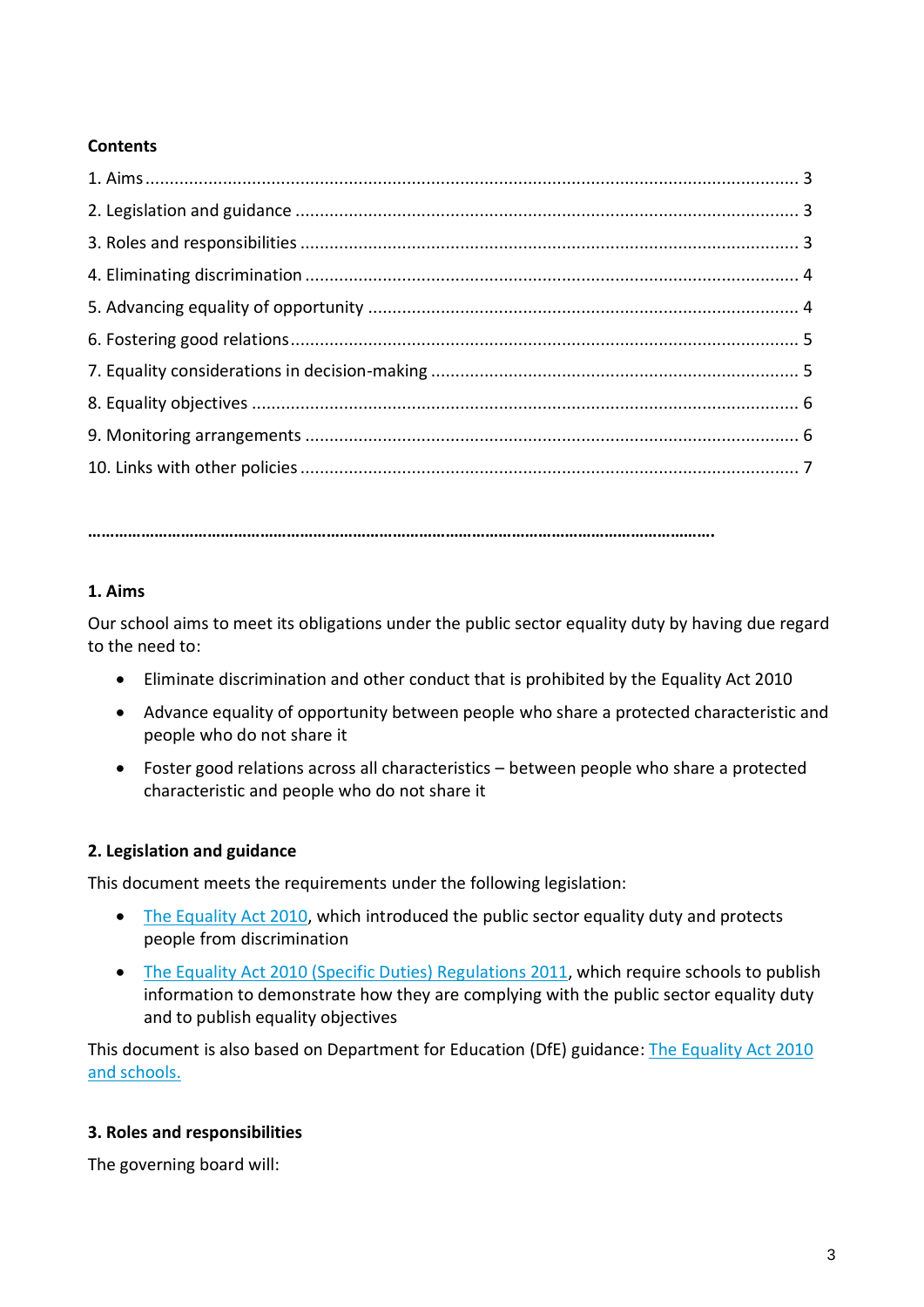- Ensure that the equality information and objectives as set out in this statement are published and communicated throughout the school, including to staff, pupils and parents, and that they are reviewed and updated at least once every four years
- Delegate responsibility for monitoring the achievement of the objectives on a daily basis to the headteacher

The headteacher will:

- Promote knowledge and understanding of the equality objectives amongst staff and pupils
- Monitor success in achieving the objectives and report back to governors

All school staff are expected to have regard to this document and to work to achieve the objectives as set out in section 8.

#### **4. Eliminating discrimination**

The school is aware of its obligations under the Equality Act 2010 and complies with nondiscrimination provisions.

Where relevant, our policies include reference to the importance of avoiding discrimination and other prohibited conduct.

Staff and governors are regularly reminded of their responsibilities under the Equality Act, for example during meetings. Where this has been discussed during a meeting it is recorded in the meeting minutes.

New staff receive training on the Equality Act as part of their induction, and all staff receive refresher training in the autumn term.

The school has a designated member of staff for monitoring equality issues. They regularly liaise regarding any issues and make senior leaders and governors aware of these as appropriate.

### **5. Advancing equality of opportunity**

As set out in the DfE guidance on the Equality Act, the school aims to advance equality of opportunity by:

- Removing or minimising disadvantages suffered by people which are connected to a particular characteristic they have (e.g. pupils with disabilities, or gay pupils who are being subjected to homophobic bullying)
- Taking steps to meet the particular needs of people who have a particular characteristic.
- Encouraging people who have a particular characteristic to participate fully in any activities (e.g. encouraging all pupils to be involved in the full range of school activities including extracurricular)

In fulfilling this aspect of the duty, the school will:

- Publish attainment data each academic year showing how pupils with different characteristics are performing
- Analyse the above data to determine strengths and areas for improvement, implement actions in response and publish this information
- Make evidence available identifying improvements for specific groups.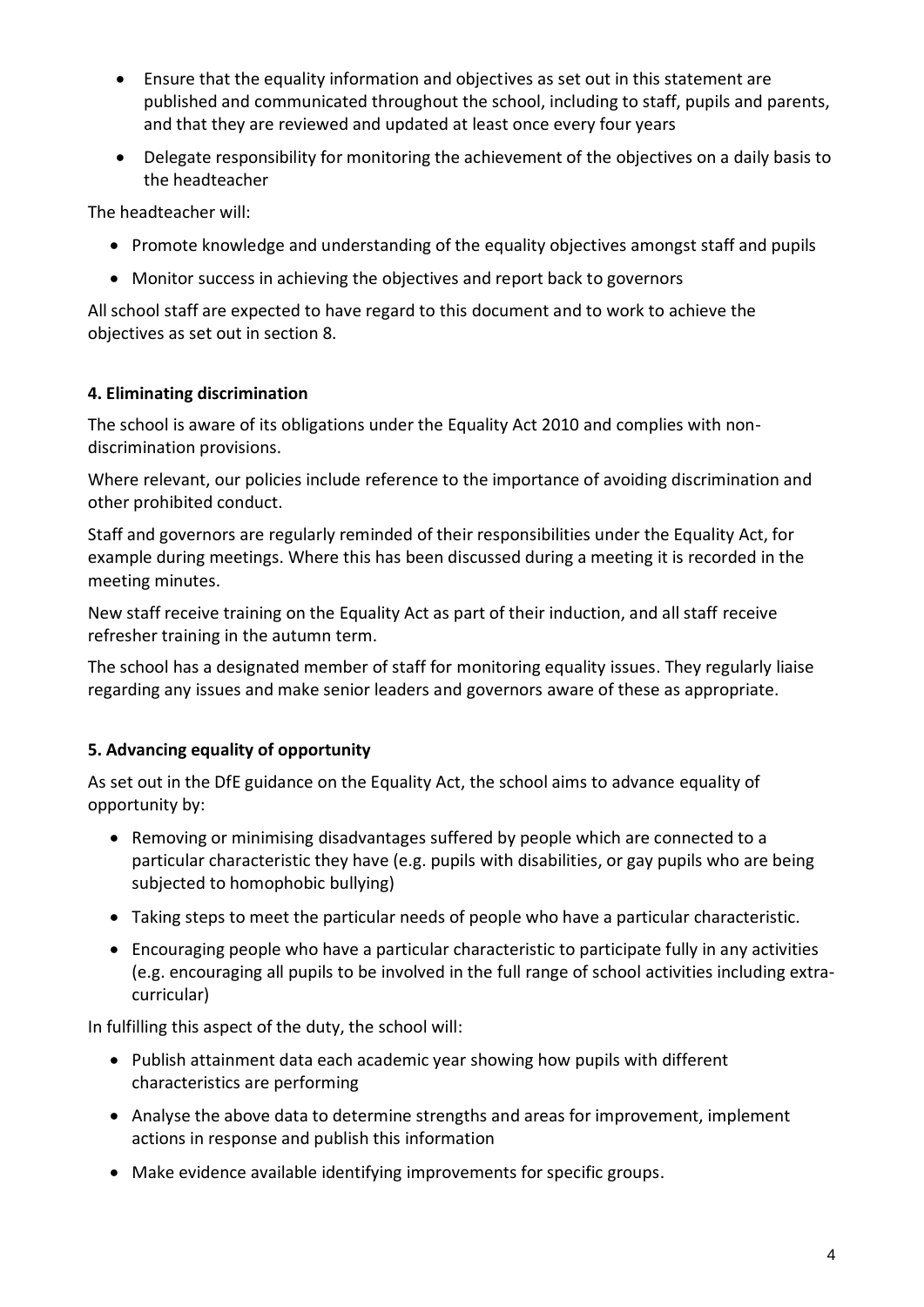• Publish further data about any issues associated with particular protected characteristics, identifying any issues which could affect our own pupils

## **6. Fostering good relations**

The school aims to foster good relations between those who share a protected characteristic and those who do not share it by:

- Placing the values and principles of UN Convention Rights of the Child at the heart of a school's ethos and culture. As part of UNICEF UK's Rights Respecting School programme our aim is to improve well-being and develop every child's talents and abilities to their full potential.,
- Promoting tolerance, friendship and understanding of a range of religions and cultures through different aspects of our curriculum. This includes teaching in RE, citizenship and personal, social, health and economic (PSHE) education, but also activities in other curriculum areas. For example, as part of teaching and learning in English/reading, pupils will be introduced to literature from a range of cultures
- Holding assemblies dealing with relevant issues. Pupils will be encouraged to take a lead in such assemblies and we will also invite external speakers to contribute
- Working with our local community. This includes inviting leaders of local faith groups to speak at assemblies, and organising school trips and activities based around the local community
- Encouraging and implementing initiatives to deal with tensions between different groups of pupils within the school. For example, our school council has representatives from different year groups and is formed of pupils from a range of backgrounds. All pupils are encouraged to participate in the school's activities, such as sports clubs. We also work with parents to promote knowledge and understanding of different cultures
- Developing links with people and groups who have specialist knowledge about particular characteristics, which helps inform and develop our approach

### **7. Equality considerations in decision-making**

The school ensures it has due regard to equality considerations whenever significant decisions are made.

The school always considers the impact of significant decisions on particular groups. For example, when a school trip or activity is being planned, the school considers whether the trip:

- Cuts across any religious holidays
- Is accessible to pupils with disabilities
- Has equivalent facilities for boys and girls

The school keeps a written record (known as an Equality Impact Assessment) to show we have actively considered our equality duties and asked ourselves relevant questions. This is recorded at the same time as the risk assessment when planning school trips and activities. The record is completed by the member of staff organising the activity and is stored electronically with the completed risk assessment.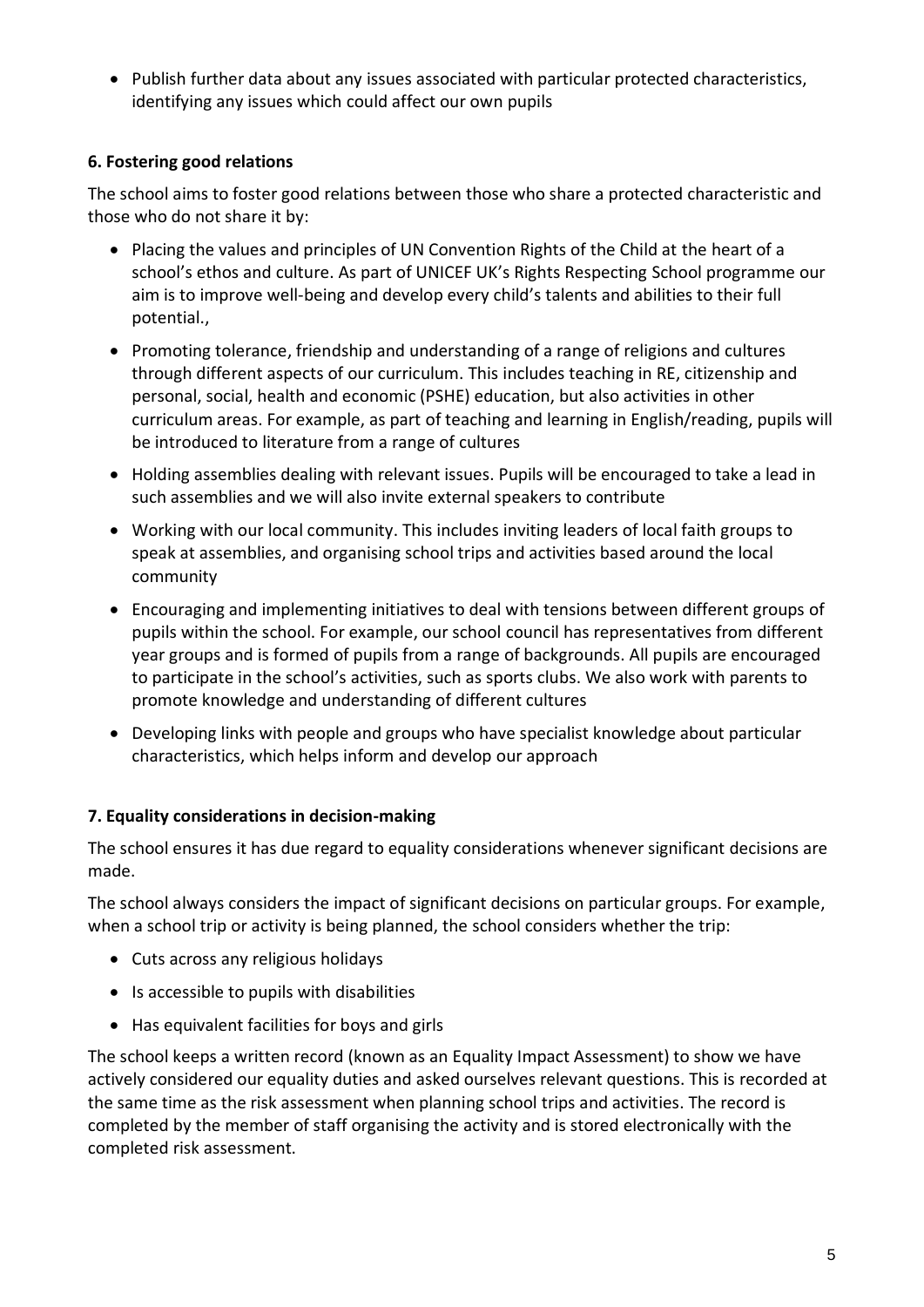#### **8. Equality objectives**

*Objective 1: Undertake an analysis of recruitment data and trends with regard to race, gender and disability by July, and report on this to the staffing and pay sub-committee of the governing board.*

Why we have chosen this objective: To achieve this objective we plan to: Progress we are making towards this objective:

*Objective 2: Have in place a reasonable adjustment agreement for all staff with disabilities by July, to meet their needs better and ensure that any disadvantages they experience are addressed.*

Why we have chosen this objective:

To achieve this objective we plan to:

Progress we are making towards this objective:

*Objective 3: Increase the representation of teachers from local black and minority ethnic communities over a 4-year period (from this July to July in 4 years' time), so that this group increases from 10% to 25% of the teaching workforce.*

Why we have chosen this objective:

To achieve this objective we plan to:

Progress we are making towards this objective:

*Objective 4: Train all members of staff and governors involved in recruitment and selection on equal opportunities and non-discrimination by the beginning of the next academic year. Training evaluation data will show that 100% of those attending have a good understanding of the legal requirements.*

Why we have chosen this objective:

To achieve this objective we plan to:

Progress we are making towards this objective:

#### **Objective 5**

*Include the 'Two Ticks' positive about people with disabilities symbol on all job adverts, application forms and information by January of next year, to help address the under-representation of people with disabilities in the school workforce.*

Why we have chosen this objective:

To achieve this objective we plan to:

Progress we are making towards this objective:

#### **9. Monitoring arrangements**

The headteacher will update the equality information we publish, described in sections 4-7 above, at least annually.